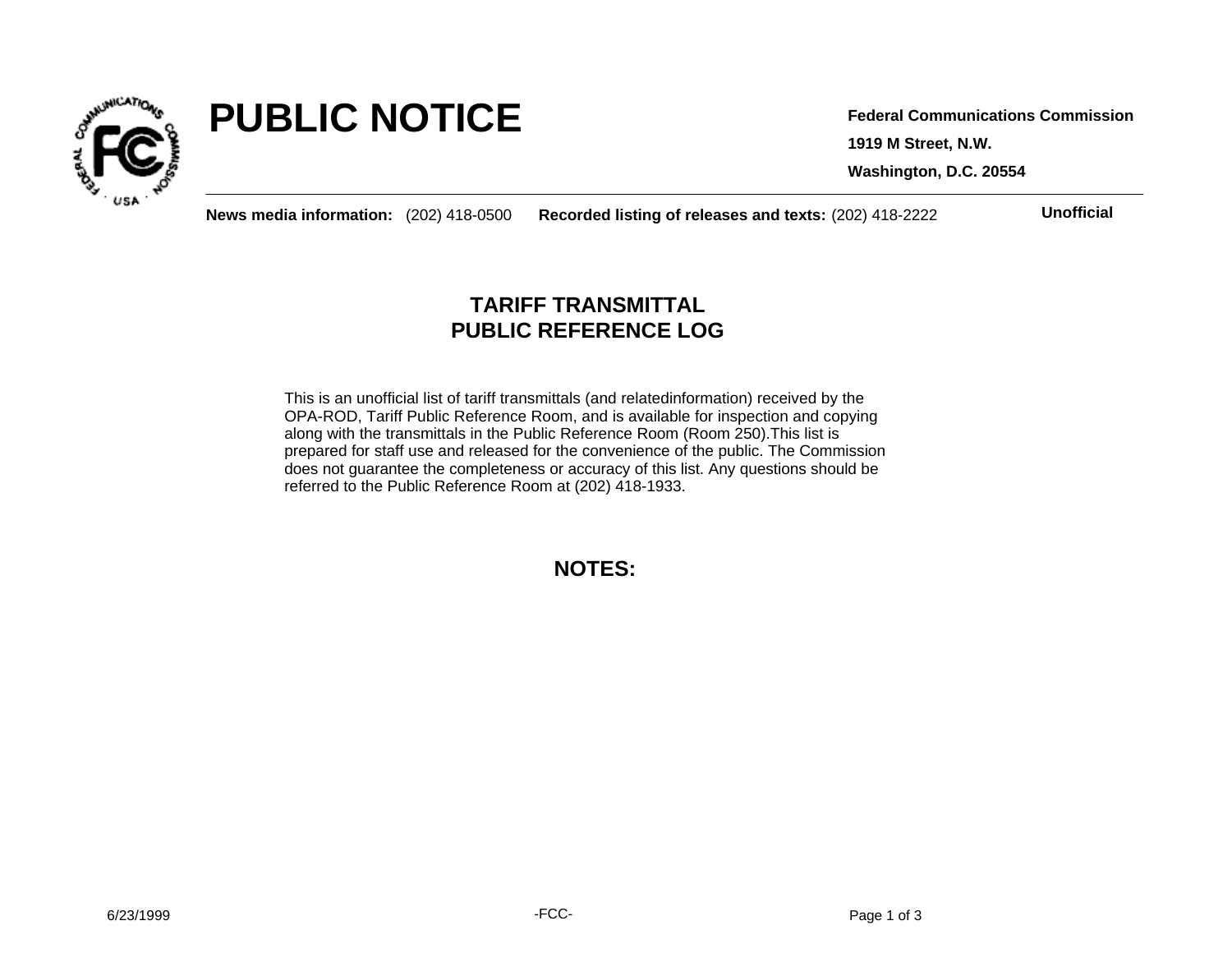## **DOMINANT**

| <b>ISSUED</b> | CARRIER                                                                                                                                                                                                                               | FILING# | TRANS# | FCC# | EFFDATE         | #DISK | #CD | #PAGES |    |  | NTC 61.38 61.49 PUS PETN-DUE |           | S.P.# |
|---------------|---------------------------------------------------------------------------------------------------------------------------------------------------------------------------------------------------------------------------------------|---------|--------|------|-----------------|-------|-----|--------|----|--|------------------------------|-----------|-------|
|               | 6/22/1999 PACIFIC BELL                                                                                                                                                                                                                |         | 2056   | 128  | 7/7/1999        |       |     |        | 15 |  |                              | 6/29/1999 |       |
|               |                                                                                                                                                                                                                                       |         |        |      | <b>SYNOPSIS</b> |       |     |        |    |  |                              |           |       |
|               | Pacific proposes to lower the end-user charge and increase certain query charges associated with LNP. Pacific is also changing the application of the Billing Charge Associated with LNP and the<br>application of the query charges. |         |        |      |                 |       |     |        |    |  |                              |           |       |

### **NON-DOMINANT**

| <b>ISSUED</b> | <b>CARRIER</b>                           |              | FILING# TRANS# | FCC#           | <b>EFFDATE</b> | #DISK #CD      | #PAGES | NTC |     | 61.38 61.49 PUS PETN-DUE | S.P.#  |
|---------------|------------------------------------------|--------------|----------------|----------------|----------------|----------------|--------|-----|-----|--------------------------|--------|
|               | 6/22/1999 ASIATONE, L.L.C.               | $\mathbf{1}$ | $\mathbf{1}$   | $\mathbf{1}$   | 6/23/1999      | 2              |        |     | LJB |                          |        |
|               |                                          |              |                | $\overline{2}$ |                |                |        |     |     |                          |        |
|               |                                          |              |                |                | SYNOPSIS       |                |        |     |     |                          |        |
| <b>ISSUED</b> | <b>CARRIER</b>                           |              | FILING# TRANS# | FCC#           | <b>EFFDATE</b> | #DISK #CD      | #PAGES | NTC |     | 61.38 61.49 PUS PETN-DUE | S.P.#  |
|               | 6/22/1999 GTE COMMUNICATIONS CORPORATION | $\mathbf{1}$ | 58             | -1             | 6/23/1999      | 3              |        |     | VJ  |                          |        |
|               |                                          |              |                |                | SYNOPSIS       |                |        |     |     |                          |        |
| <b>ISSUED</b> | <b>CARRIER</b>                           |              | FILING# TRANS# | FCC#           | <b>EFFDATE</b> | #DISK #CD      | #PAGES | NTC |     | 61.38 61.49 PUS PETN-DUE | S.P.#  |
|               | 6/15/1999 METRONET                       | $\mathbf{1}$ | 1              | 1              | 6/16/1999      |                |        |     | LJB |                          |        |
|               |                                          |              |                |                | SYNOPSIS       |                |        |     |     |                          |        |
| <b>ISSUED</b> | <b>CARRIER</b>                           |              | FILING# TRANS# | FCC#           | <b>EFFDATE</b> | #DISK #CD      | #PAGES | NTC |     | 61.38 61.49 PUS PETN-DUE | S.P.#  |
|               | 6/22/1999 TELCO HOLDINGS, INC.           | 1            | 80             | $\overline{2}$ | 6/23/1999      | $\overline{7}$ |        |     | LJB |                          | 98-152 |